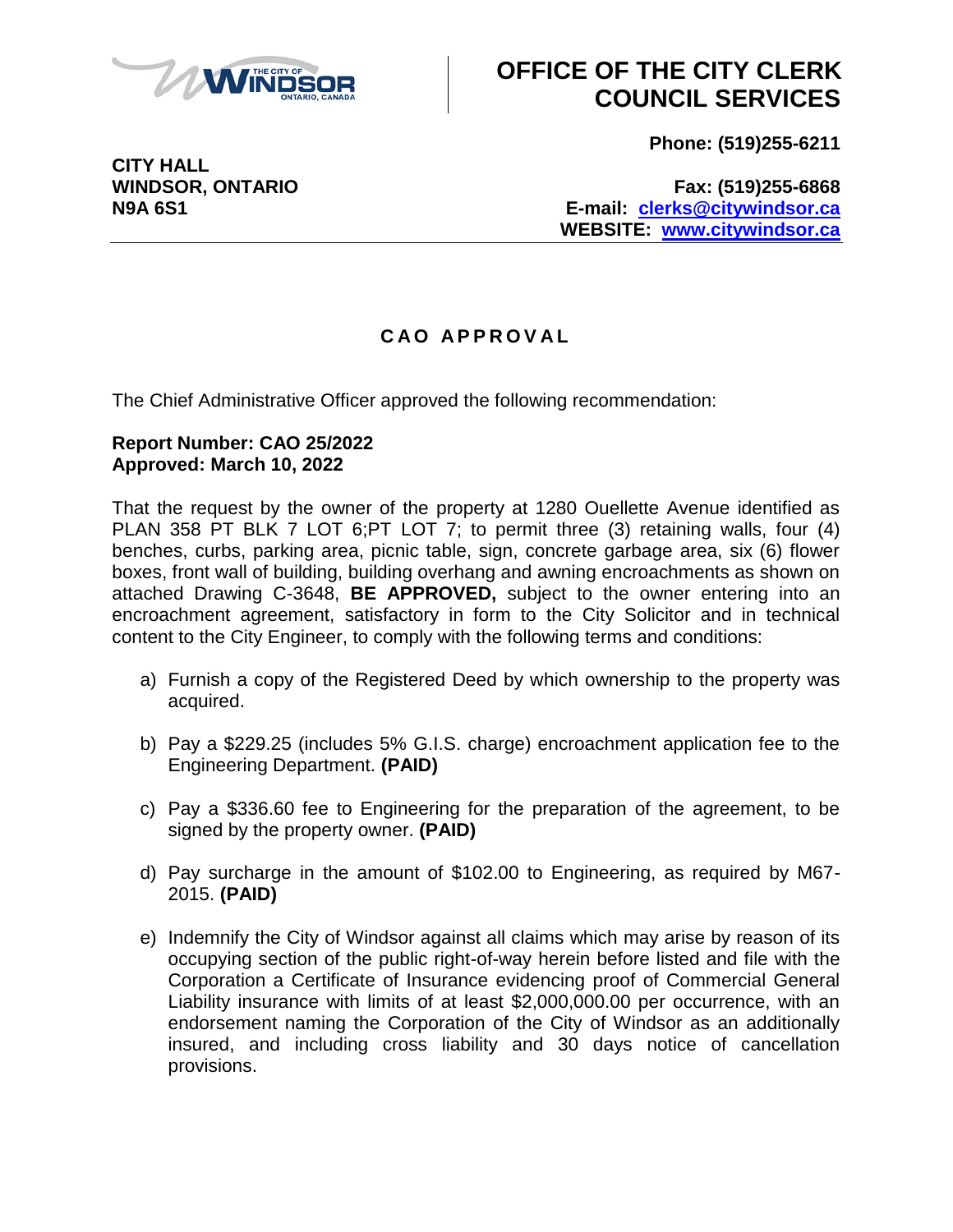

# **OFFICE OF THE CITY CLERK COUNCIL SERVICES**

**Phone: (519)255-6211**

**CITY HALL**

**WINDSOR, ONTARIO Fax: (519)255-6868 N9A 6S1 E-mail: [clerks@citywindsor.ca](mailto:clerks@citywindsor.ca) WEBSITE: [www.citywindsor.ca](http://www.citywindsor.ca/)**

The Certificate of Insurance must be satisfactory in form and content to the Risk Management Division and be provided to the Corporation at the commencement of this encroachment and annually thereafter.

- f) One-time encroachment fee previously paid through annual encroachment fees.
- g) Remove the encroachment and restore the area within 60 days to the condition of the surrounding area upon receipt of written notice by the City Engineer to do so.
- h) The applicant agrees to obtain a Street Opening Permit at a cost of \$212.00 for the subject encroachment. **(PAID)**
- i) The agreement shall be for 20 years from the agreement execution date or change of zoning or change in ownership, whichever comes first.
- j) The owner agrees to keep the subject encroachments in good repair for the life of the agreement

and,

That the Chief Administrative Officer and City Clerk **BE AUTHORIZED** to sign the agreement, satisfactory in form to the City Solicitor and in technical content to the City Engineer, in accordance with Bylaw 208-2008 as the authority of encroachments.

> Report Number: CAO 25/2022 Clerk's File: SE2022

*Anna Ciacelli*

Deputy City Clerk/Supervisor of Council Services March 11, 2022

Department Distribution

| Technologist I                               |  |  |                                   |  |  |  |
|----------------------------------------------|--|--|-----------------------------------|--|--|--|
| Manager of Right-of-Way                      |  |  |                                   |  |  |  |
|                                              |  |  | Executive Director of Engineering |  |  |  |
| <b>Deputy City Engineer</b>                  |  |  |                                   |  |  |  |
| <b>Commissioner, Infrastructure Services</b> |  |  |                                   |  |  |  |